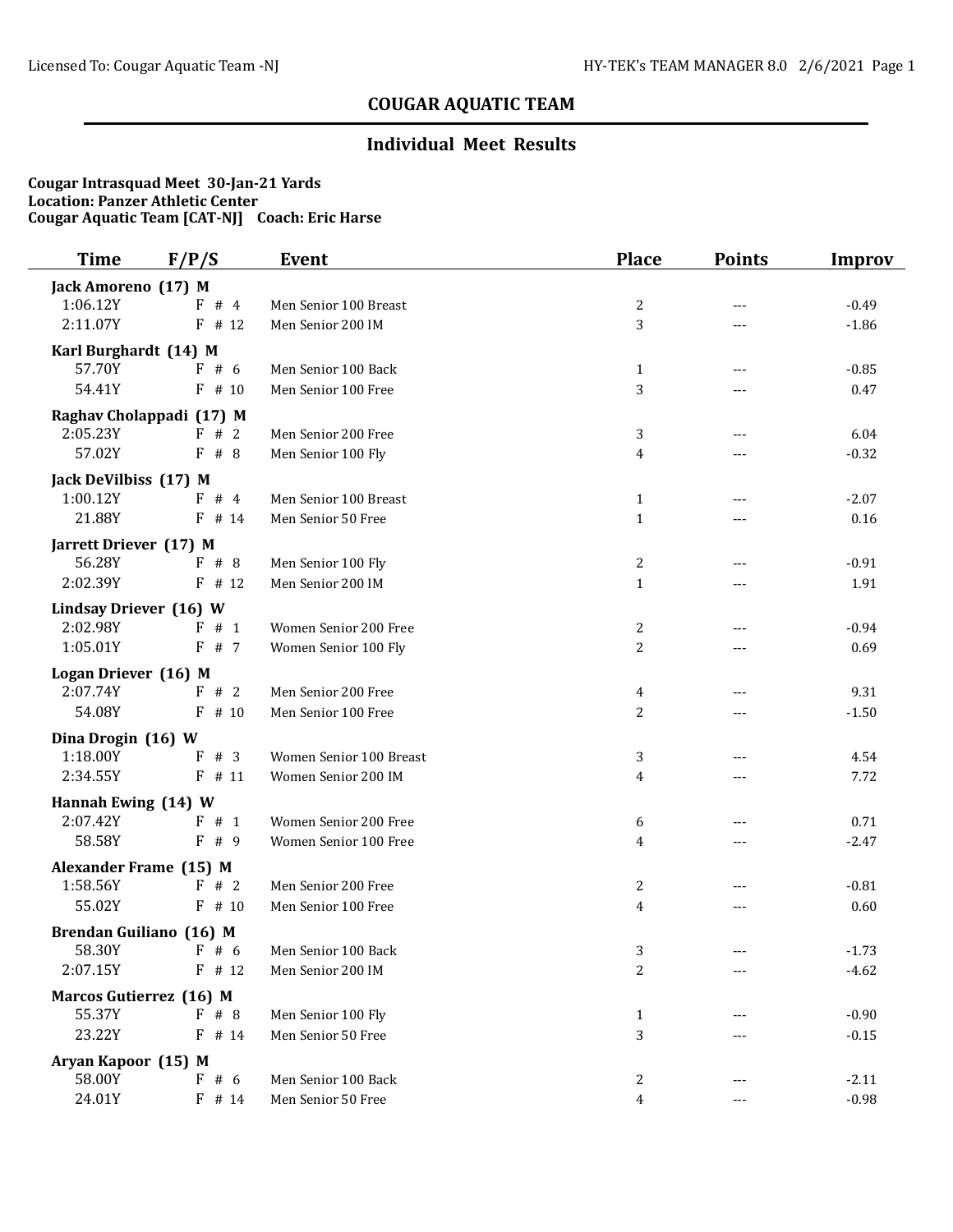# **COUGAR AQUATIC TEAM**

## **Individual Meet Results**

### **Cougar Intrasquad Meet 30-Jan-21 Yards Location: Panzer Athletic Center Cougar Aquatic Team [CAT-NJ] Coach: Eric Harse**

| Time                    | F/P/S    | <b>Event</b>            | <b>Place</b>   | <b>Points</b> | Improv   |
|-------------------------|----------|-------------------------|----------------|---------------|----------|
| Gabby Kutsup (16) W     |          |                         |                |               |          |
| 2:14.40Y                | F # 1    | Women Senior 200 Free   | 8              | $---$         | 2.80     |
| 1:02.71Y                | F#9      | Women Senior 100 Free   | 6              | ---           | $-0.51$  |
| Alejandra Laynez (15) W |          |                         |                |               |          |
| 1:03.22Y                | F # 7    | Women Senior 100 Fly    | $\mathbf{1}$   | ---           | 1.26     |
| 26.88Y                  | $F$ # 13 | Women Senior 50 Free    | $\mathbf{1}$   |               | 0.20     |
| Angel Laynez (16) M     |          |                         |                |               |          |
| 1:54.26Y                | F # 2    | Men Senior 200 Free     | $\mathbf{1}$   |               | 1.83     |
| 50.63Y                  | $F$ # 10 | Men Senior 100 Free     | $\mathbf{1}$   | $---$         | 0.20     |
| Leticia Laynez (13) W   |          |                         |                |               |          |
| 1:12.87Y                | F # 3    | Women Senior 100 Breast | $\mathbf{1}$   | $---$         | 2.44     |
| 57.26Y                  | F#9      | Women Senior 100 Free   | 3              |               | $-0.37$  |
| Charlotte Lepis (17) W  |          |                         |                |               |          |
| 2:00.13Y                | F # 1    | Women Senior 200 Free   | $\mathbf{1}$   | ---           | 3.19     |
| 55.89Y                  | $F$ # 9  | Women Senior 100 Free   | $\mathbf{1}$   | ---           | 1.51     |
| Ella Lepis (14) W       |          |                         |                |               |          |
| 2:07.21Y                | F # 1    | Women Senior 200 Free   | 5              | ---           | $-0.66$  |
| 2:22.84Y                | $F$ # 11 | Women Senior 200 IM     | $\overline{c}$ | ---           | 0.70     |
| Sasha Lukonen (15) W    |          |                         |                |               |          |
| 2:11.66Y                | F#1      | Women Senior 200 Free   | 7              | $\cdots$      | 3.00     |
| 1:02.44Y                | F<br># 9 | Women Senior 100 Free   | 5              |               | 0.93     |
| Elise McGirt (14) W     |          |                         |                |               |          |
| 1:07.22Y                | # 7<br>F | Women Senior 100 Fly    | 3              | $---$         | 1.94     |
| 28.24Y                  | $F$ # 13 | Women Senior 50 Free    | 2              | ---           | 1.80     |
| Devon Muldoon (17) W    |          |                         |                |               |          |
| 57.35Y                  | F<br>#5  | Women Senior 100 Back   | $\mathbf{1}$   | ---           | $-0.20$  |
| 2:07.16Y                | $F$ # 11 | Women Senior 200 IM     | $\mathbf{1}$   | $---$         | 1.55     |
| Eli Muldoon (15) M      |          |                         |                |               |          |
| 1:09.40Y                | #4<br>F  | Men Senior 100 Breast   | 3              | $---$         | $-1.36$  |
| 2:14.54Y                | $F$ # 12 | Men Senior 200 IM       | 5              | $---$         | $-1.30$  |
| Caroline Murray (15) W  |          |                         |                |               |          |
| 2:04.99Y                | $F \# 1$ | Women Senior 200 Free   | 4              |               | 3.71     |
| 1:06.48Y DQ             | F#7      | Women Senior 100 Fly    |                |               |          |
| Mario Pontidis (14) M   |          |                         |                |               |          |
| 1:09.93Y                | F # 4    | Men Senior 100 Breast   | 4              |               | 1.26     |
| 2:13.35Y                | $F$ # 12 | Men Senior 200 IM       | 4              |               | $0.16\,$ |
| Amanda Rohde (16) W     |          |                         |                |               |          |
| 2:04.17Y                | F # 1    | Women Senior 200 Free   | 3              |               | $-1.79$  |
| 56.42Y                  | F#9      | Women Senior 100 Free   | 2              | ---           | $-1.46$  |
|                         |          |                         |                |               |          |